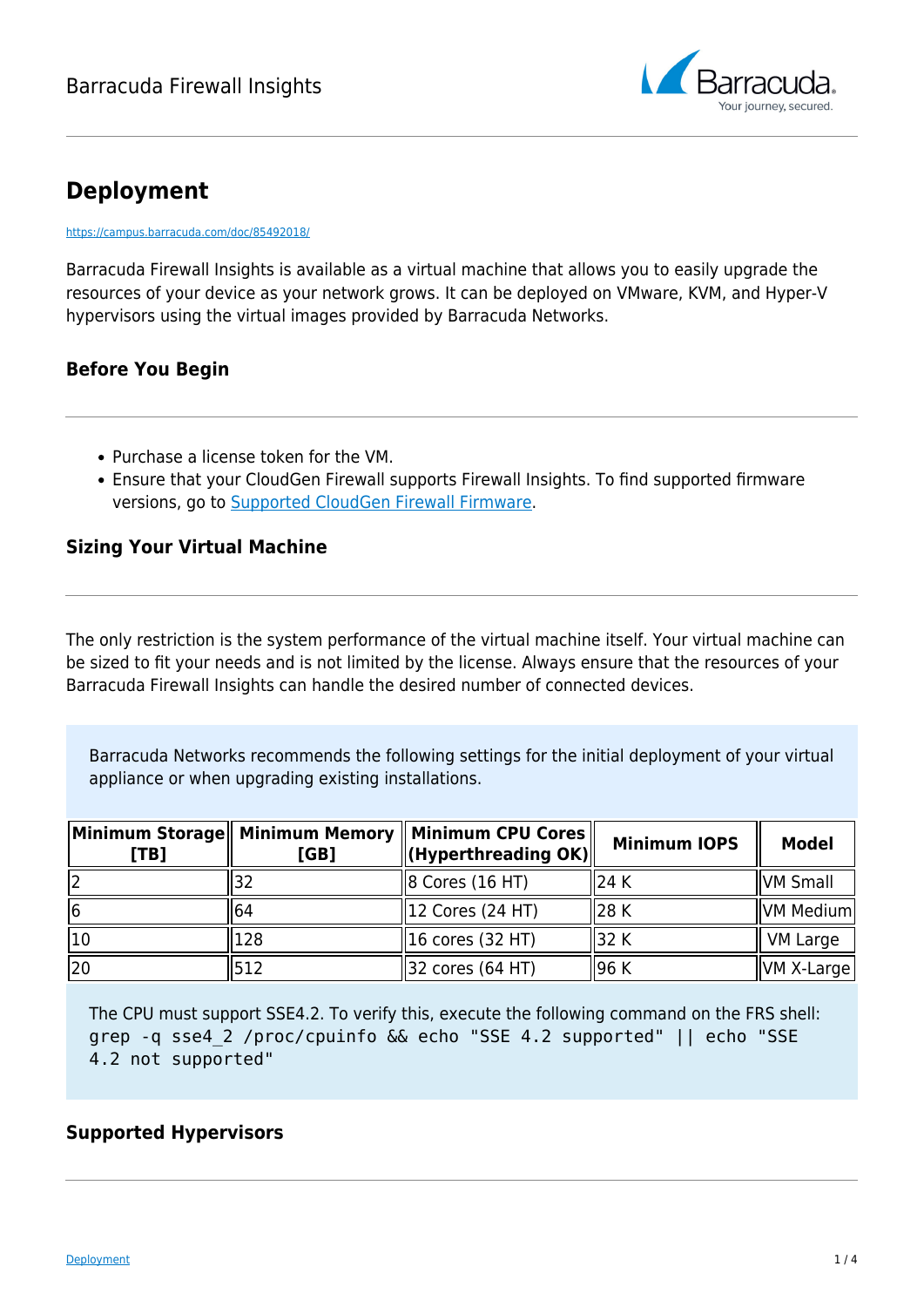

#### **VMware ESXi**

- **Recommended Version** VMware ESX(i) version 6.0 or higher
- **Minimum System Requirements** VMware ESX(i) version 5.5.0 + all available updates
- **Image Format** \*.ova

To download an image for the VMware ESXi, proceed as follows:

- 1. Go to [https://www.barracuda.com/download/products/firewall-insights.](https://www.barracuda.com/download/products/firewall-insights)
- 2. Enter the token.
- 3. You will receive a list of Insights images.
- 4. Download the VMware image.
- 5. To deploy Firewall Insights on a VMware Hypervisor, see [How to Deploy Firewall Insights OVA on](http://campus.barracuda.com/doc/86543849/) [VMware](http://campus.barracuda.com/doc/86543849/).

#### **Hyper-V**

**Virtual Disk Format** – \*.vhd

To download an image for Hyper-V, proceed as follows:

- 1. Go to [https://www.barracuda.com/download/products/firewall-insights.](https://www.barracuda.com/download/products/firewall-insights)
- 2. Enter the token.
- 3. You will receive a list of Insights images.
- 4. Download the Hyper-V image.
- 5. To deploy Firewall Insights on Hyper-V Hypervisor, see [How to Deploy Firewall Insights on](http://campus.barracuda.com/doc/86543851/) [Hyper-V.](http://campus.barracuda.com/doc/86543851/)

### **KVM**

- **Supported Versions** KVM 5.4.2 or higher
- **Image Format** \*.kvm.zip

To download an image for KVM, proceed as follows:

- 1. Go to [https://www.barracuda.com/download/products/firewall-insights.](https://www.barracuda.com/download/products/firewall-insights)
- 2. Enter the token.
- 3. Download the KVM image.
- 4. To deploy Firewall Insights on a KVM Hypervisor, see [How to Deploy Firewall Insights on KVM.](http://campus.barracuda.com/doc/86541219/)

### **Proxmox**

**Image Format** – \*.tar.gz

To download an image for Proxmox, proceed as follows: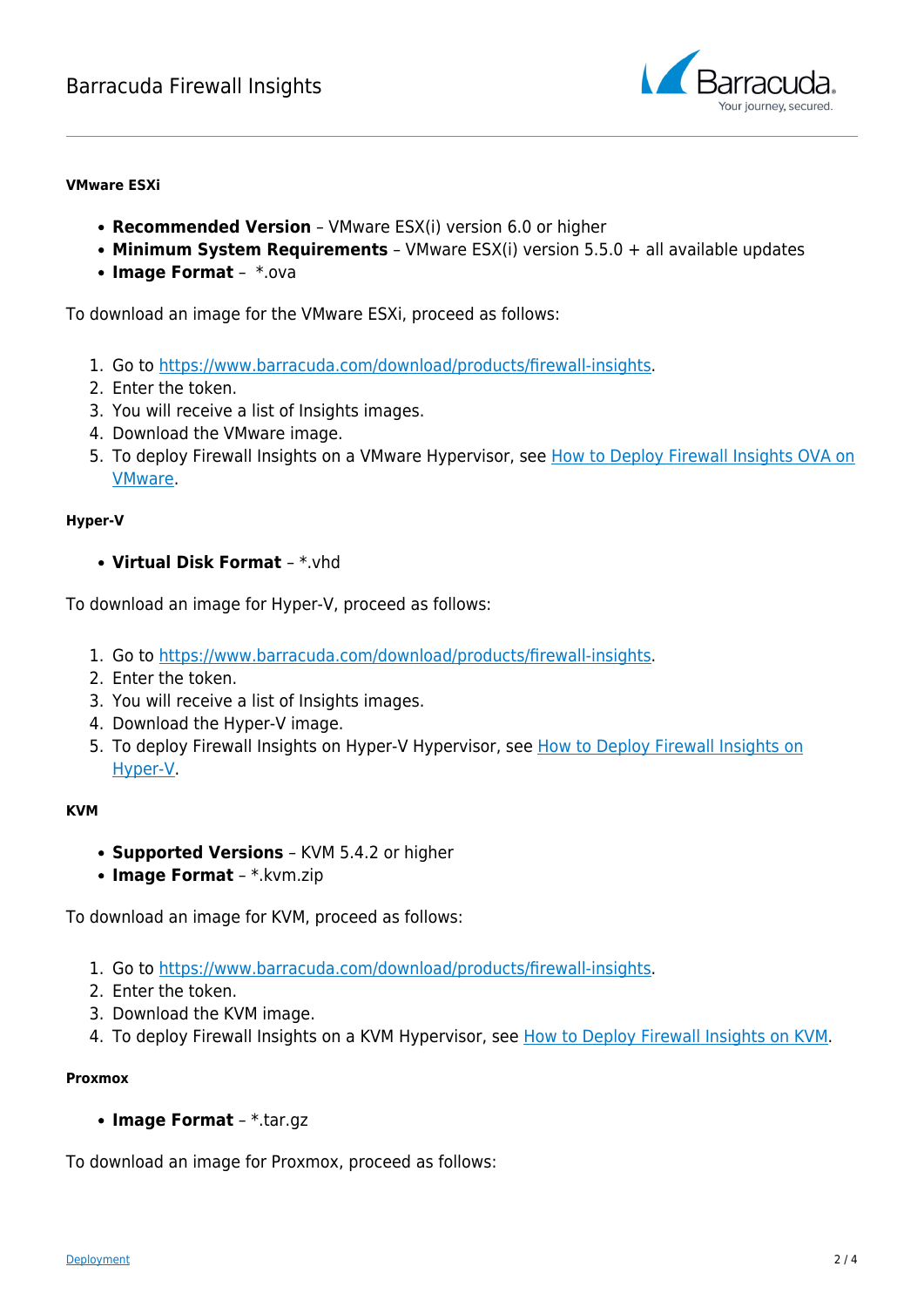

- 1. Go to [https://www.barracuda.com/download/products/firewall-insights.](https://www.barracuda.com/download/products/firewall-insights)
- 2. Enter the token.
- 3. You will receive a list of Insights images.
- 4. Download the KVM image.
- 5. To deploy Firewall Insights on a Proxmox Hypervisor, see [How to Deploy Firewall Insights on](http://campus.barracuda.com/doc/85494165/) [Proxmox.](http://campus.barracuda.com/doc/85494165/)

## **Further Information**

• Initial settings on first boot - [How to Configure Network Settings and Licensing on First Boot](http://campus.barracuda.com/doc/86543883/)